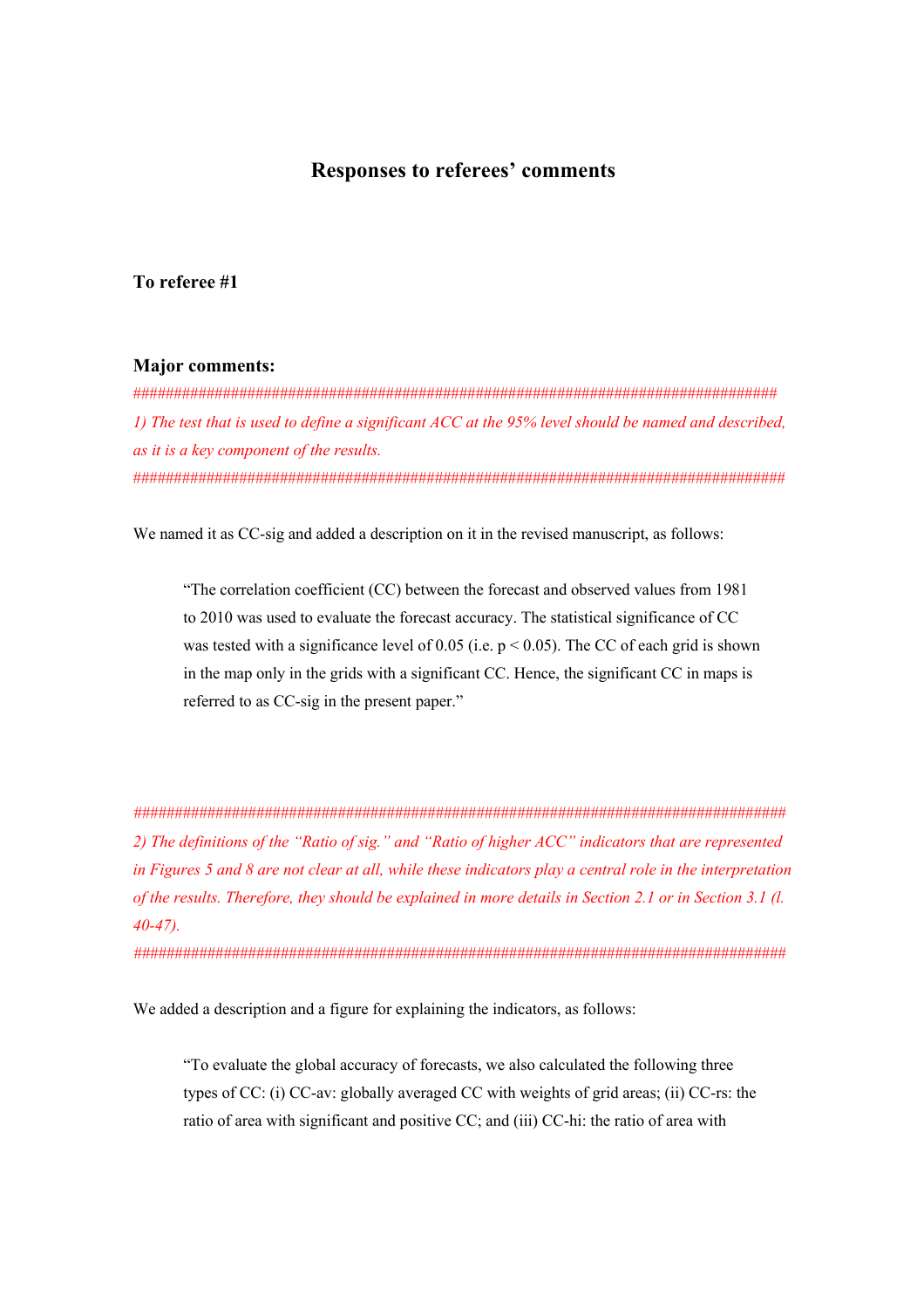significant, positive, and higher CC between JMA/MRI-CPS2 forecasts and St-SCFs. The calculation of the three global CCs is described in Fig. 3."



Figure 3: Example of calculation of (i) CC-av: CC globally averaged with weights of grid areas; (ii) CC-rs: the ratio of area with significant and positive CC; and (iii) CC-hi: the ratio of area with significant, positive, and higher CC between **JMA/MRI-CPS2** forecasts and St-SCFs. The boxes represent grids and the numbers in the boxes indicate the grid area and CC. The symbol \* shows that the CC is significant.

3) The construction of the statistical forecasts is very unclear too:

a) I do not understand why there is a separation between Step 2-1 and Step 2-2. From what I understand, leave-one-out cross-validation must be applied in the model fitting from the outset, otherwise it seems the statistical model is fit by including unknown data to be predicted.

b) I do not understand either how a single statistical forecast is obtained from the 18 statistical models (Step 2-3). I know it is the purpose of lines 84-88 (Section 2.1) to explain it, but they are actually very confusing.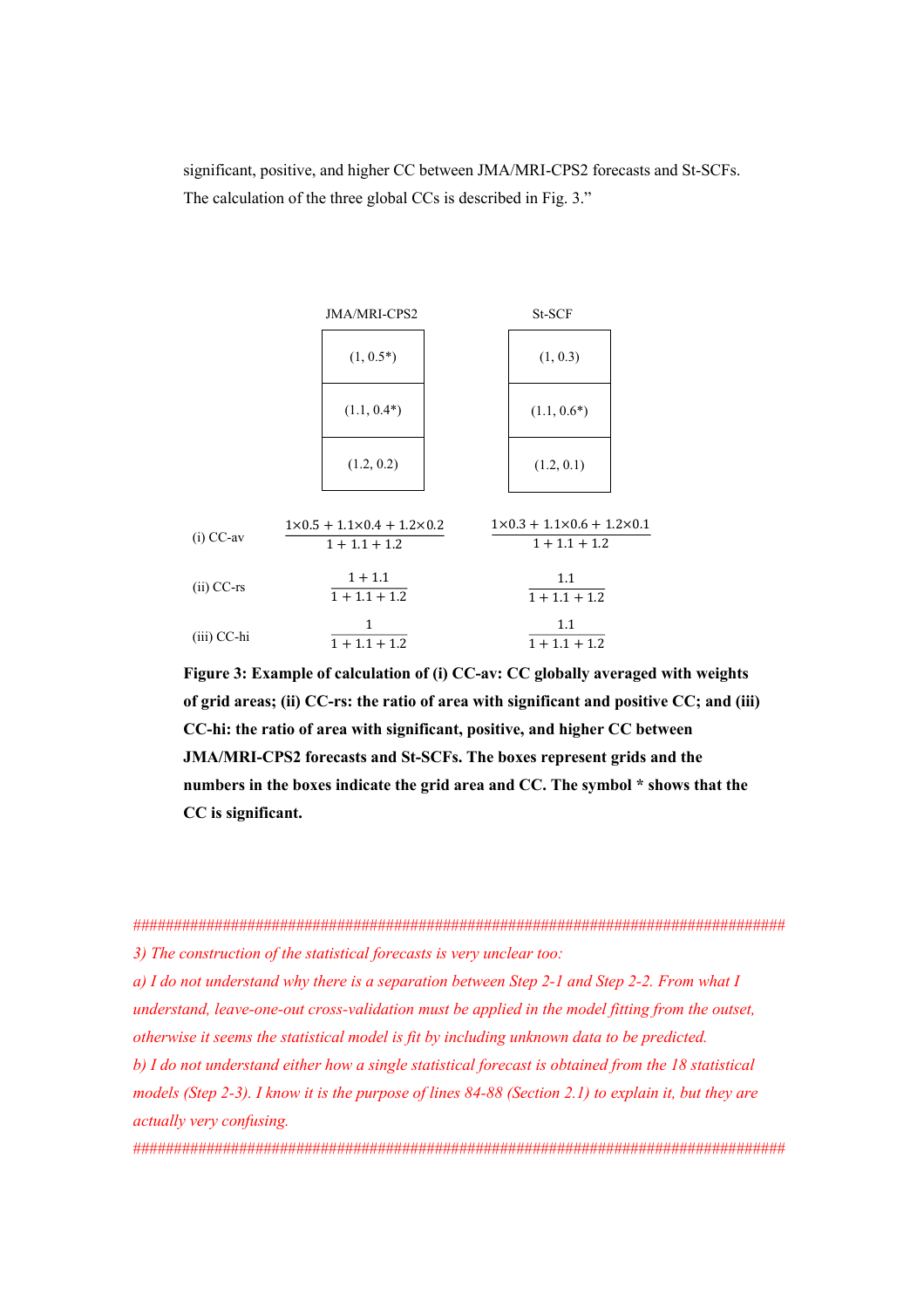We agree with your comments that the description of the statistical models was confusing in the previous manuscript. We combined Steps 2-1 and 2-2 and modified the description and Figure 1. We guess that the unclearness regarding the point (a) caused the confusion of the point (b). Although we did not modified the description on the selection of the statistical models, we believe it became clear. The modified description and figure are as follows:

"Next, in Step 2-1, 18 monthly precipitation forecasts were produced for each grid by using 18 climate indices and GPCP v2.3. The following leave-one-out method was used for producing the forecasts. First, the data of the forecast year was removed before constructing statistical models with monthly values of a climate index as the explanatory variable and monthly precipitation as the objective variable (see Section 2.2.2) through the smoothing spline method. Then, the forecast values were obtained using the constructed statistical models and removed data as inputs for the models."



*<sup>################################################################################</sup>*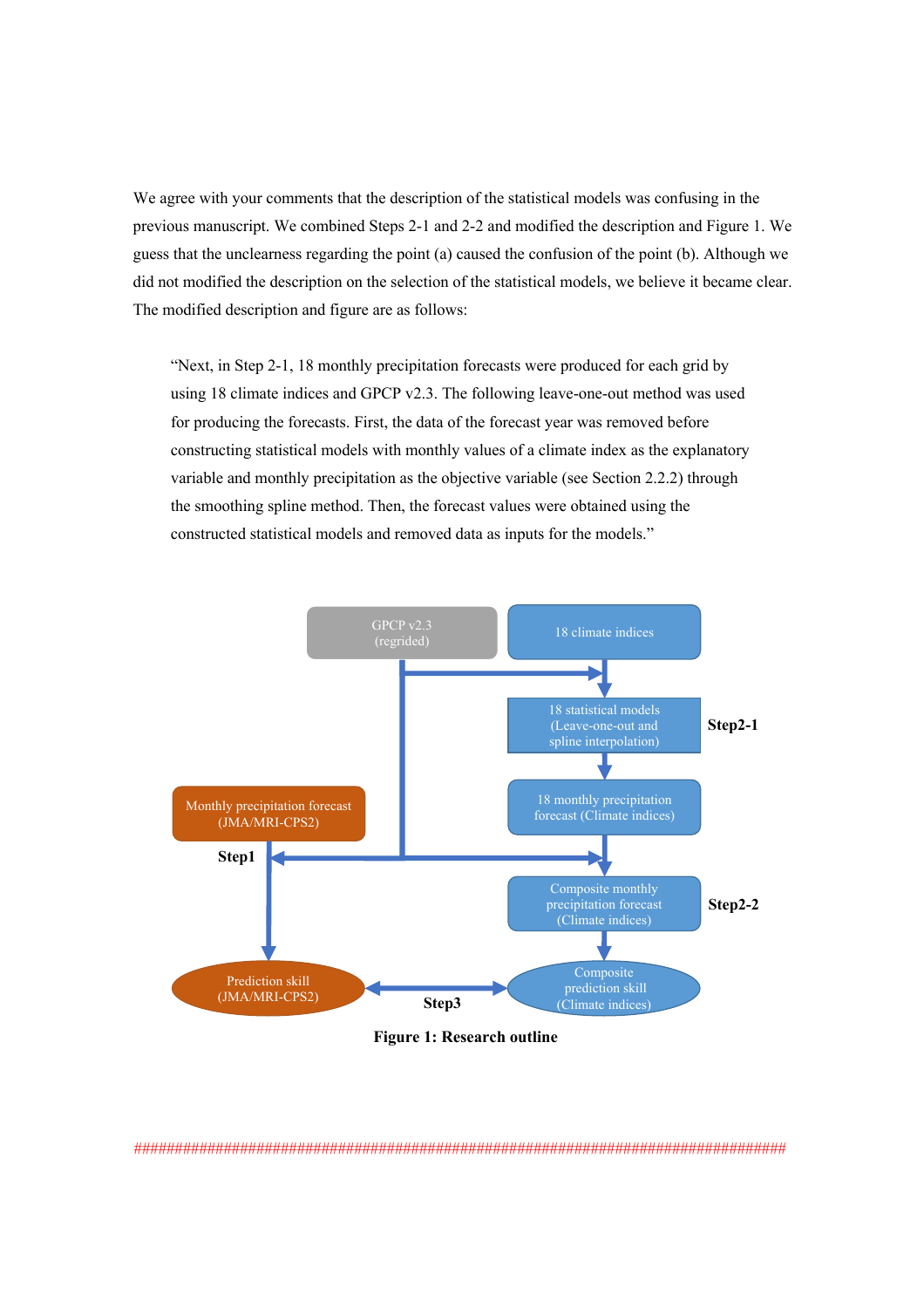*4) The abstract claims that the statistical model can be used to diagnose slow dynamics that are not well reproduced by the dynamical model. This would be the most important contribution of this article, but the authors do not address it extensively while they have 18 climate indices available. I guess Section 3.3 and Figure 9 are meant to illustrate this point, but they fail to convince. Indeed, to my understanding, the figure is purely observational and there is no analysis of the model behavior relative to the relationship between Nino 3.4 and precipitation in Paris. Then, I cannot see how it is possible to conclude "the slow dynamics (...) are not reproduced in JMA/MRI-CPS2" (l. 79-80).* 

*################################################################################*

We added a description and figure showing the comparison of precipitation in Paris from 1981-2010 between observations and forecasts in JMA/MRI-CPS2 and St-SCF using NINO3 (we used NINO3 in the revised manuscript instead of NINO3.4) so that the difference between JMA/MRI-CPS2 and St-SCF using NINO3 became clear.

"Fig. 12 shows the comparison of precipitation in Paris ( $2.5^{\circ}$  E and  $50^{\circ}$  N) from 1981– 2010 between observations and forecasts for zero to two months in advance by JMA/MRI-CPS2 and St-SCFs using the NINO3 index. The CC and significance are also shown in Fig. 12. The CCs of St-SCFs using the NINO3 index were significant and higher than those in JMA/MRI-CPS2. In particular, the St-SCFs using NINO3 index could forecast the highest precipitation of 1983 and 1998 among the 30 years even for forecasts two months in advance, while JMA/MRI-CPS2 could only forecast the high precipitation of 1981 for forecasts zero month in advance and could not forecast the others."



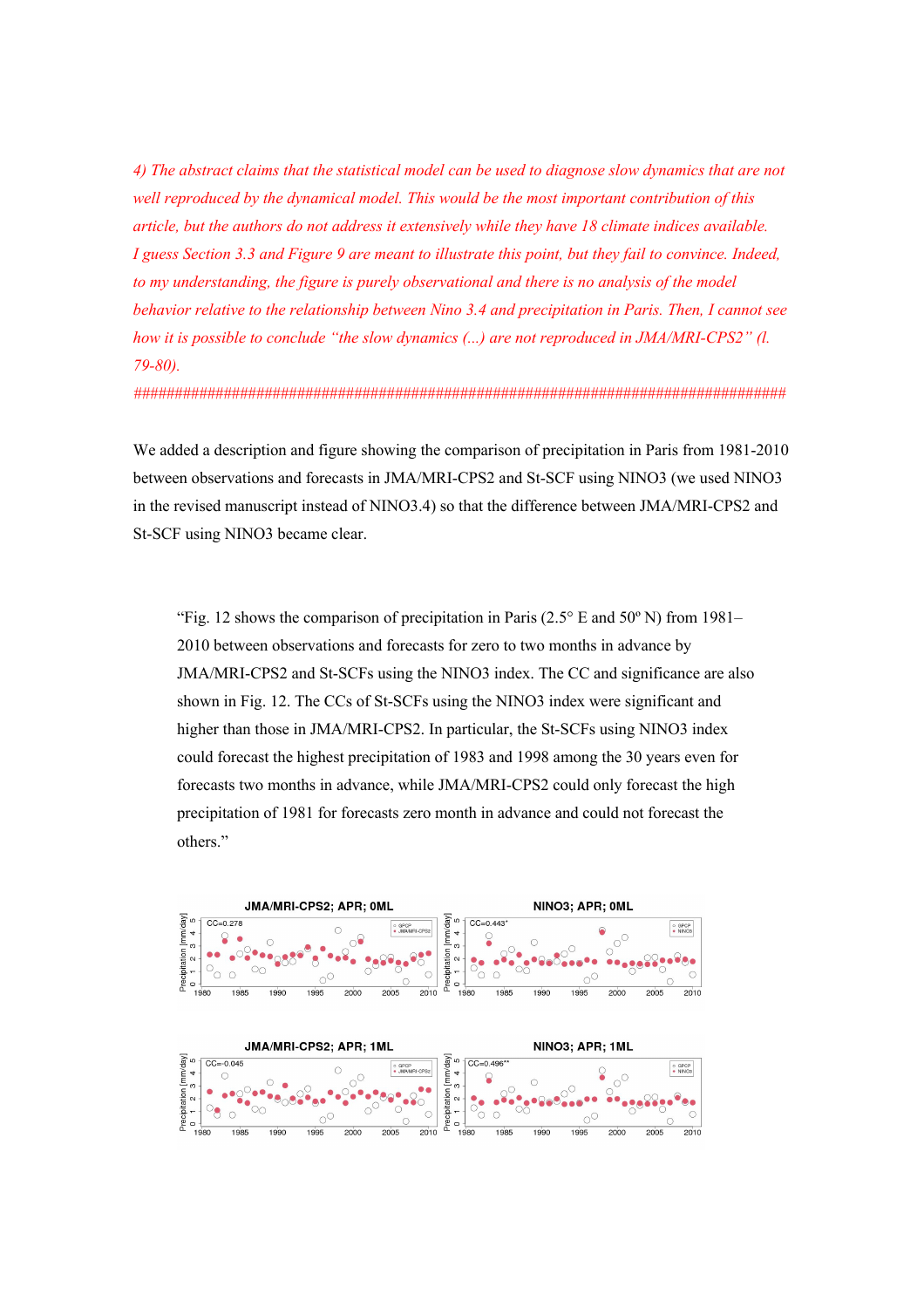

**Figure 12: Comparison of precipitation at Paris (2.5º E, 50º N) from 1981–2010 between observations (GPCP: black circle) and forecasts (red dots) by JMA/MRI-CPS2 and St-SCFs with NINO3. Correlation coefficient (CC) and statistical significance (\*\*\*: p<0.001; \*\*: p<0.01; \*: p<0.05) are also shown.** 

################################################################################ *5) Section 4 (Discussion) should be thoroughly re-organized, re-written and possibly merged with Section 5 (Conclusion). In its present form, I feel it only rephrases Section 3 and does not bring any additional insight.*  ################################################################################

We drastically simplified Section 4 (Discussion) to make the findings clear and merged it with Section 5 (Conclusion).

## **Minor comments:**

*################################################################################ l. 19-22: The sentences should be switched: mention the comparison at the global scale first, before going into details about the 10°S-10°N equatorial band. ################################################################################*

We switched the sentences in the revised manuscript.

*################################################################################ l. 30-31: "which is implemented in most SCF systems". Unnecessary, I suggest removing.*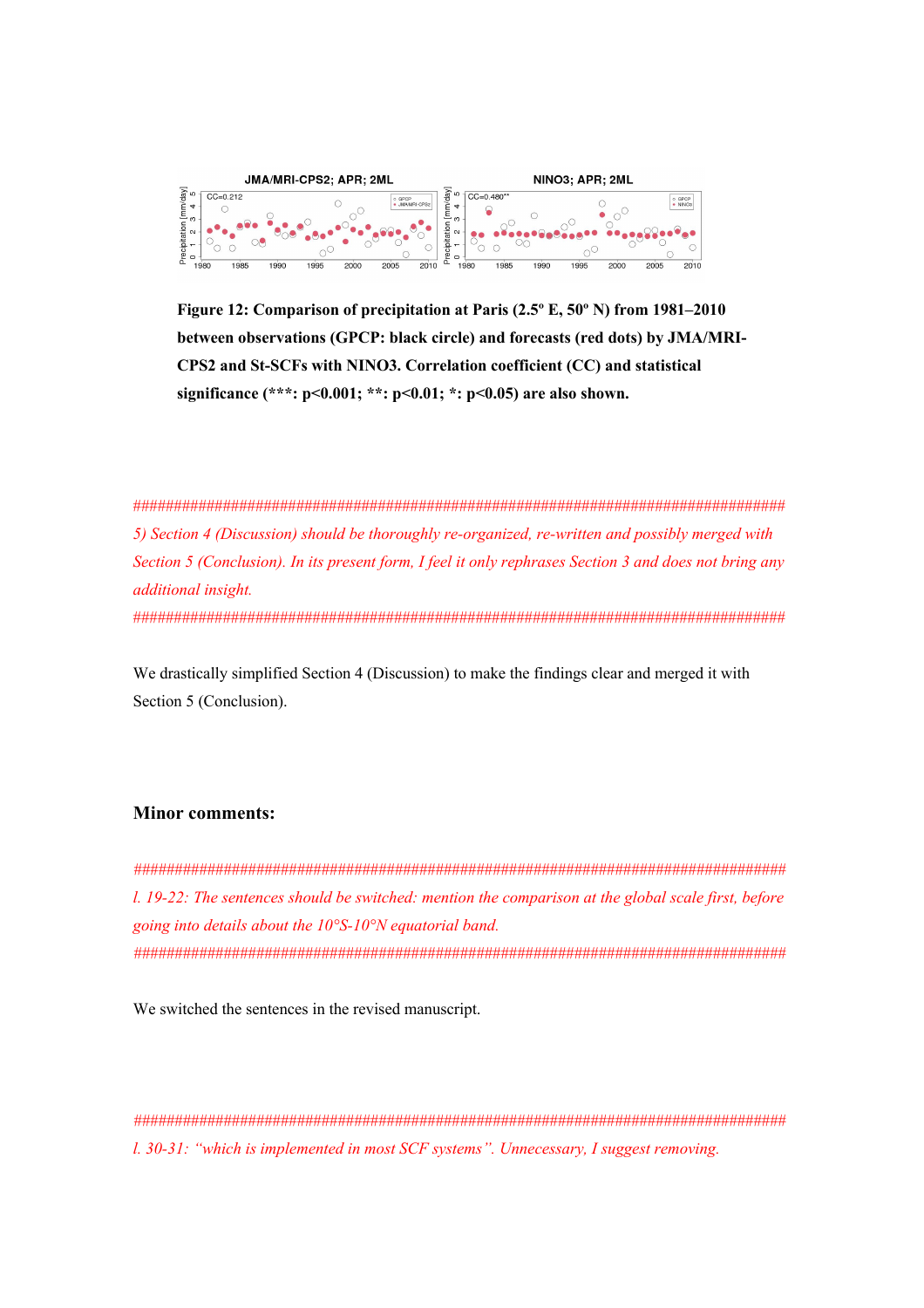We removed it.

 $1.37 - 38$  vs  $1.91 - 92$ :

"The mean square skill score is often used to evaluate the forecast accuracy of SCF systems" (l. 37- $38)$ 

"The anomaly correlation coefficient (ACC) between the forecast and observed values was used to evaluate the forecast accuracy" (l. 91-92).

It is strange that the MSSS is mentioned in the introduction while the whole assessment of accuracy is based on the ACC. I suggest mentioning the ACC from the outset, while removing the MSS 

We removed the description on the MSSS.

 $1.34-37$ : "For dynamical SCF (...) with a smaller cost." This sentence is quite long and intricate, I suggest splitting and/or rephrasing for the sake of clarity. 

We simplified the sentence by removing some words, as follows:

"For dynamical SCF (Dyn-SCF) systems, in particular those with a large computational load, it is necessary to show the added values as benefits to weigh out the large cost by comparing them with the forecast accuracy of simple methods with a smaller cost."

1.48: "and the Madden-Julian Oscillation"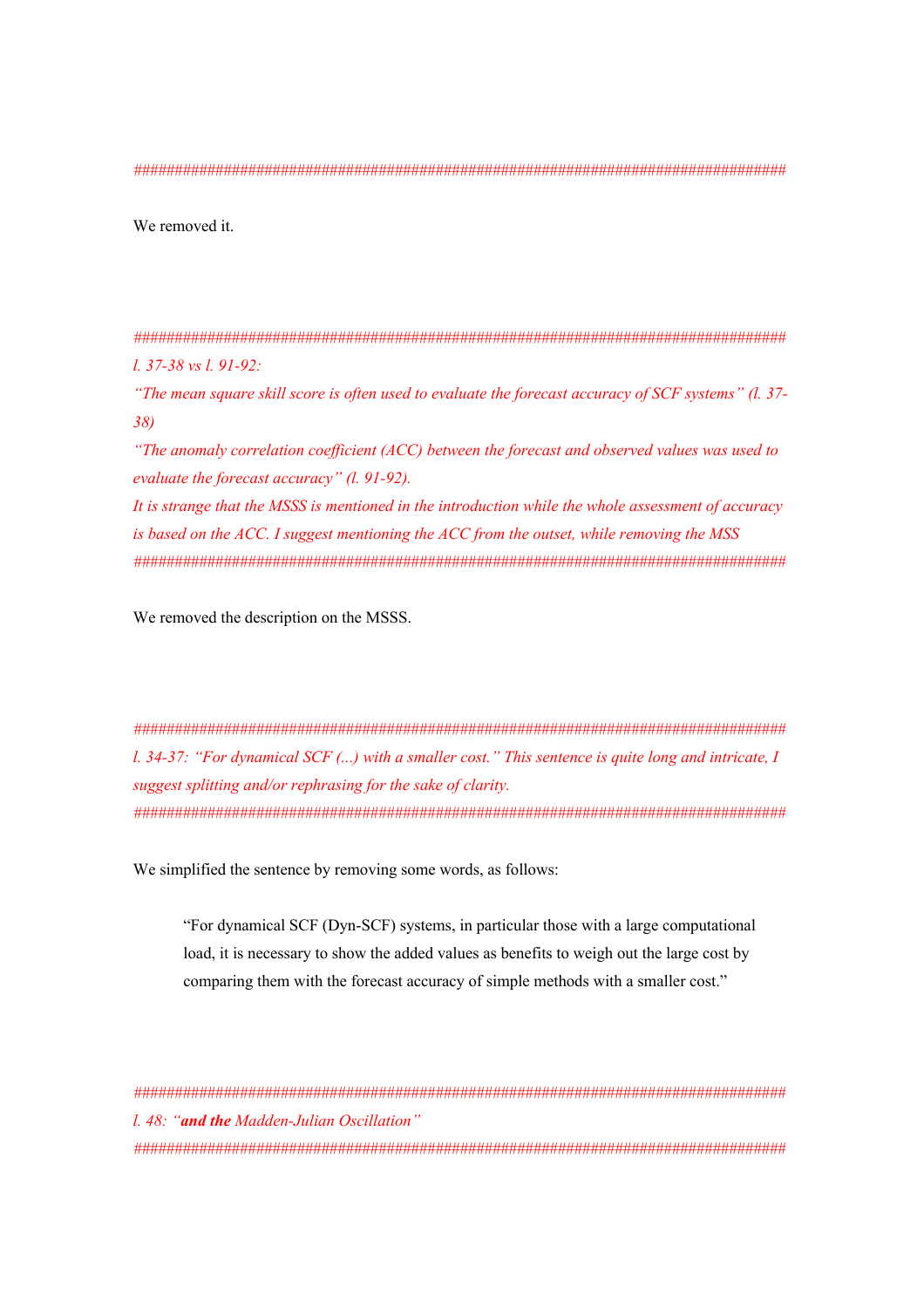We modified it.

*################################################################################ l. 50: I would rather say "The predictability in St-SCFs" rather than "The predictability of St-SCFs". ################################################################################*

We modified it.

*################################################################################ l. 76-79: For the sake of clarity, I suggest trimming and rephrasing the sentences. ################################################################################*

We modified them, as follows:

"The evaluation was conducted globally at a spatial resolution of  $2.5^{\circ} \times 2.5^{\circ}$ . Before the evaluation, GPCP v2.3 was re-gridded to the grid of JMR/MRI-CPS2 using the bilinear method, because the center of their grids did not match even though the spatial resolution of both JMA/MRI-CPS2 and GPCP v2.3 was  $2.5^{\circ} \times 2.5^{\circ}$ ."

*################################################################################ l. 89: "the forecast accuracy of JMA/MRI-CPS2 forecasts" Avoid repetition ################################################################################*

We removed the word.

*################################################################################*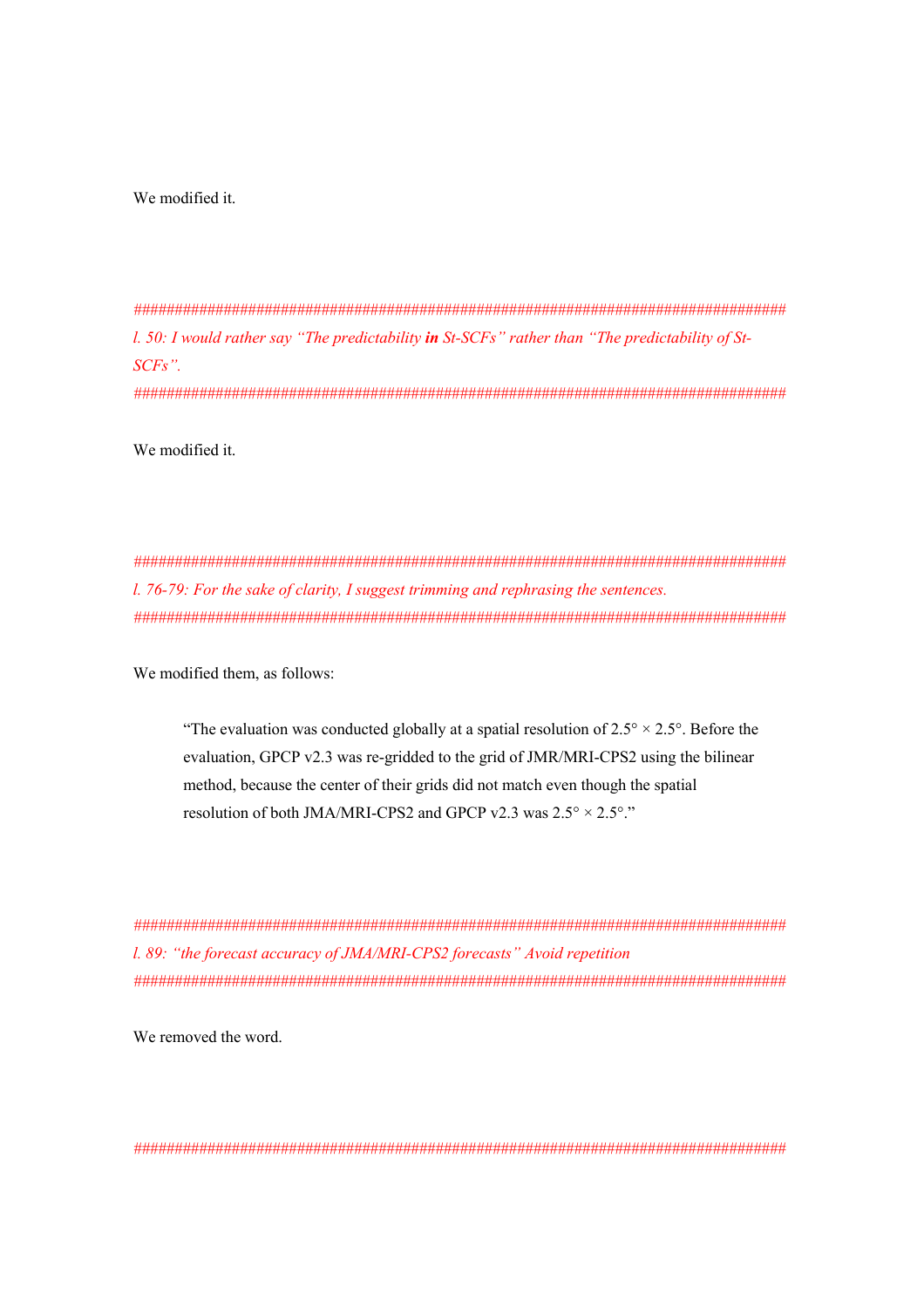*l. 91: The "ACC" term is ambiguous, as it has different meanings across various studies. It might as well designate the correlation of spatial patterns or the temporal correlation between time series. From the results in the manuscript, I assume that it corresponds to a temporal correlation. Then I suggest using another expression. ################################################################################*

We used "CC" instead of "ACC" in the revised manuscript and simplified the explanation on coefficient correlations, as follows:

"The correlation coefficient (CC) between the forecast and observed values from 1981 to 2010 was used to evaluate the forecast accuracy."

*################################################################################ l.93: "A significance level of 0.05 was used to evaluate statistical significance of ACC" Please mention the significance test here (see Major comment #1). ################################################################################*

We modified the sentence as follows:

"The statistical significance of CC was tested with a significance level of 0.05 (i.e.  $p <$  $0.05$ )."

*################################################################################ l. 93-94: "Forecasts with 1 to 6 lead months were evaluated". Note that there might a conflicting naming convention of lead times with other works on seasonal forecasting. For instance, in the operational Copernicus C3S seasonal forecasts (https://climate.copernicus.eu/seasonal-forecasts), if we consider forecasts initialized on September 1st, the month of September is lead time 0-month, while October is lead time 1 month. Although it is of minor importance, I am unsure what you designate by month-1, month-2, etc. ################################################################################*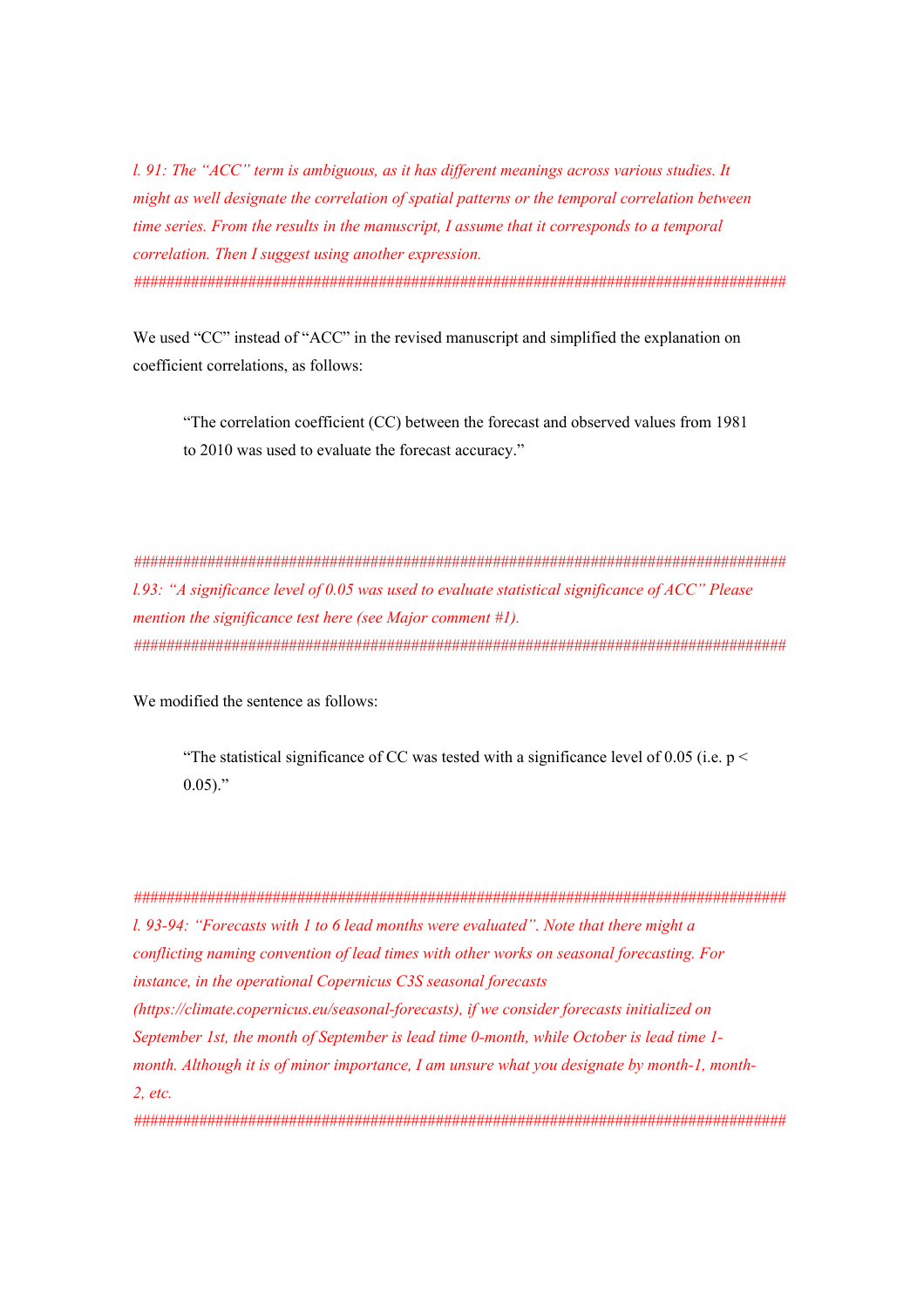We changed the counting method of lead months so that lead months in the present study are similar to those in the C3S systems. In addition, we modified the sentences for the explanation on lead months and added a figure to explain lead months for forecasts, as follows:

"Forecasts made 0 to 5 months in advance were evaluated. Fig. 2 shows an example of 5-month lead forecasts in JMA/MRI-CPS2 and St-SCFs using climate indices. For example, in the case of precipitation forecasts for July, monthly precipitation forecasts that started from January were used for 5-month lead forecasts. In the statistical model for forecasts for precipitation in July, the precipitation in July was used as an objective variable and climate indices in January were used as explanatory variables."



**Example of 5-month lead forecast**

**Figure 2: Lead month for forecasts in JMA/MRI-CPS2 and St-SCFs using climate indices (example of 5-month lead forecasts)**

*################################################################################ l. 109-110: "The hindcast data included five ensembles with different initial conditions (...). There were two forecasts starting in the middle and end of each month." Something is unclear about the forecasting system setup: do you mean your ensemble forecast is a lagged-ensemble with two forecasts initialized in the middle of the month and two forecasts at the end? If so, where does the fifth member come from? And if not, do you have 5 members launched in burst mode at the end of the month (e.g September 28)?*